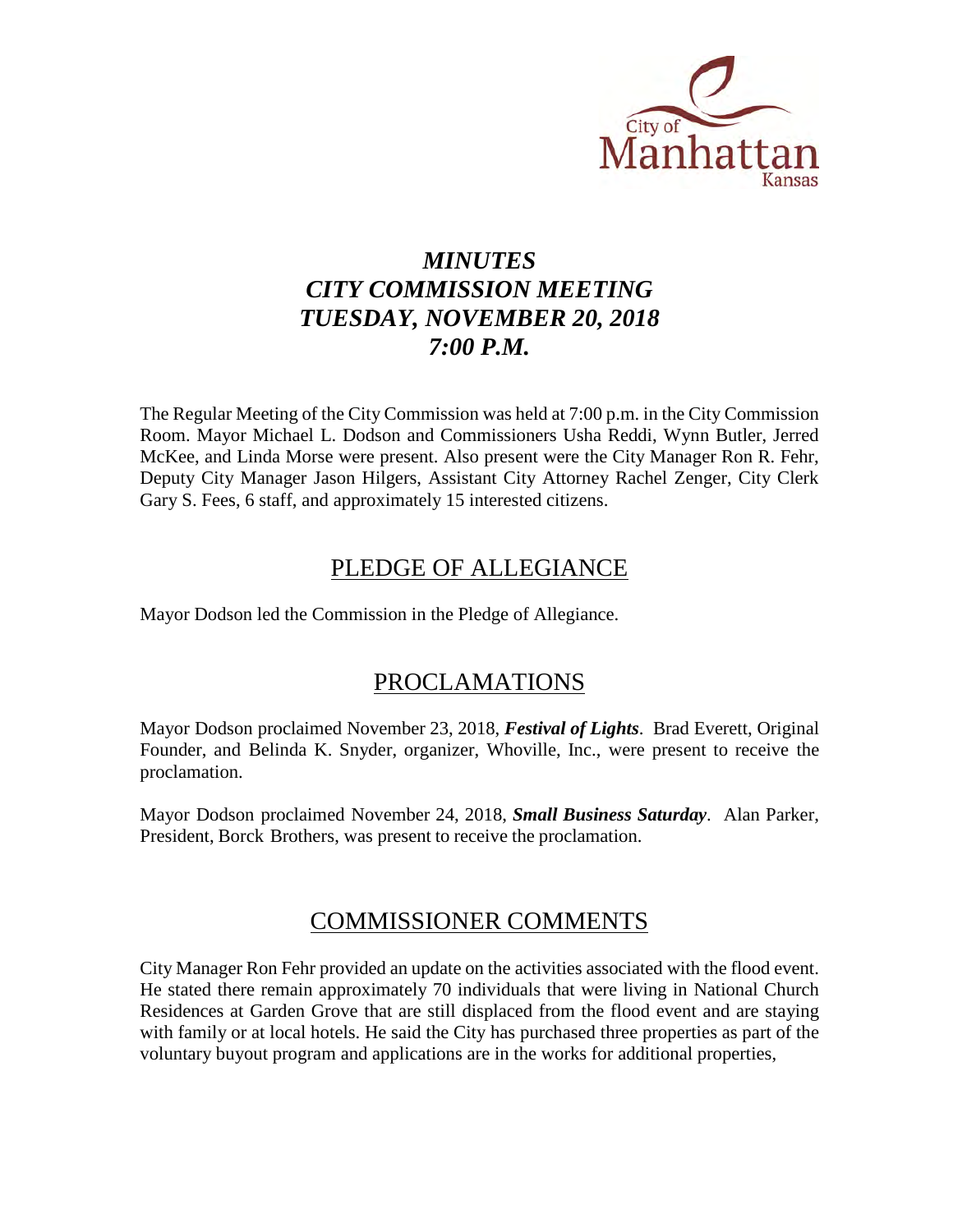# COMMISSIONER COMMENTS *(CONTINUED)*

dependent on state and federal funds available for a voluntary buyout program. He stated that a long-term recovery committee was established by the Manhattan Community Foundation and, specifically, Catholic Charities has hired a case worker (Deb Abner) for a nine month assignment to assist flood victims and to help distribute funds raised through the Manhattan Community Foundation and guide future recovery efforts as well as a second Multi-Agency Resource Center (MARC) event area agencies and a future furniture drive. He also provided an update on the Manhattan Flood Recovery Fund and stated that private funds raised are \$38,937.00 and matched by the Manhattan Community Foundation for a total of \$77,874.00. He said \$15,000.00 has been distributed, with \$10,000.00 to Shepherd's Crossing and \$5,000.00 to United Way for those impacted by the floods. Also, Catholic Charities and The Salvation Army have each distributed nearly \$13,000.00 of their own funds to flood victims. He stated the Knights of Columbus gave away \$23,000.00 in Dillon's gift cards at the MARC event. He informed the community that FEMA and the Kansas Department of Emergency Management were working out of the Headquarters Fire Station and processing claims in the region for reimbursements for public emergency protective measures and damage reimbursements. He stated they were also working with the Natural Resources Conservation Service for three public projects eligible for funding. He provided an update from the Joint City/County/County meeting where the elected officials discussed establishing a Wildcat Creek Working Group that would involve a citizen committee and a technical committee established by the governing bodies as well as a request for proposals for the development of flood modeling and continue to work towards voluntary buy-outs. He then responded to questions from the Commission regarding the citizen group and technical committee appointments that would be formed and the notification process.

Commissioner Morse provided additional information on the Wildcat Creek Working Group and process that would include a citizen committee and a technical committee. She thanked the Manhattan Area Chamber of Commerce for the reception held earlier in the evening at the Chamber recognizing her public service as outgoing mayor.

Commissioner McKee provided an update on the Flint Hills Metropolitan Planning Organization and Flint Hills Area Transportation Agency (ATA) bus ridership. He stated ridership on the Flint Hills ATA bus has increased significantly the last three months with the fixed routes and had more than 11,000 people using the ATA bus during the month of October 2018. He said the investment the City Commission made in helping develop the fixed routes was a huge improvement in the community and helped to ensure access to affordable transportation.

Commissioner Butler noted the Festival of Lights proclamation and event would be on Friday, November 23, 2018, at 7:00 p.m. and the Mayor's Spirit of the Holidays Lighted Parade would be on Friday, December 7, 2018. He highlighted the event parade entries including the foot float and bike float entries. He encouraged those interested to sign up and participate in the Parade.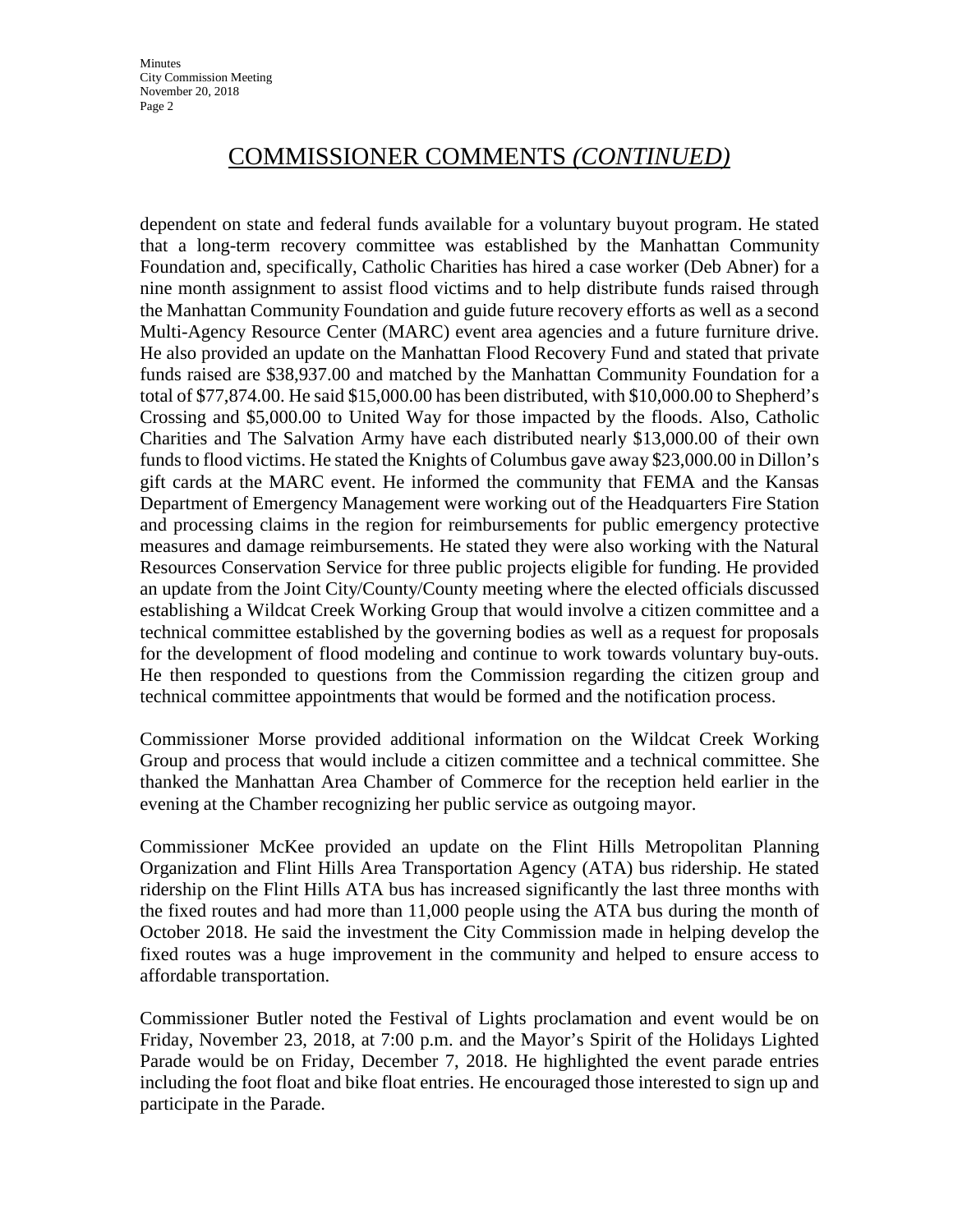# COMMISSIONER COMMENTS *(CONTINUED)*

Commissioner Reddi highlighted the annual community Thanksgiving Dinner to be held at Old Chicago on Thursday, November 22, 2018, and said this is available to everyone in the community. She encouraged everyone to be safe if they are traveling the holiday weekend and to enjoy your families.

Mayor Dodson informed the community that the Riley County Law Board has selected Dennis Butler, the current Police Chief of Ottawa, Kansas, Police Department, as the next Director of the Riley County Police Department. He thanked Commissioner Butler for decorating Old Engine One for the Veteran's Day Parade and thanked the Manhattan Fire Department, Riley County Police Department, and all those that volunteered to make the Parade successful. He stated the Mayor's Spirit of the Holidays Lighted Parade will be December 7, 2018, and also encouraged everyone to enjoy the activities associated with the Festival of Lights at Blue Earth Plaza on Friday, November 23, 2018.

### CONSENT AGENDA

(\* denotes those items discussed)

#### **MINUTES**

The Commission approved the minutes of the Regular City Commission Meeting held Tuesday, November 6, 2018.

#### **CLAIMS REGISTER NO. 2895**

The Commission approved Claims Register No. 2895 authorizing and approving the payment of claims from October 31, 2018 - November 13, 2018, in the amount of \$3,185,327.08.

#### **LICENSE**

The Commission approved a Merchant Guard Agency License for calendar year 2019 for Allied Universal Security Services, 161 Washington Street, Suite 600, Conshohoeken, Pennsylvania; and PBP Management Group, Inc., 2102 East 21st Street Suite C, Wichita, Kansas; a Tree Maintenance License for calendar year 2019 for Tree Biologics, Inc., 2880 Zeandale Road; and an annual Cereal Malt Beverages Off-Premises License for Dara's #1, 1816 Claflin Road; Dara's #2, 3270 Kimball Avenue; Dara's #10, 2323 Tuttle Creek Boulevard; Dillon's #15, 130 Sarber Lane; Kwik Shop #733, 1337 Anderson Avenue; and Walgreen's #12814, 2719 Anderson Avenue.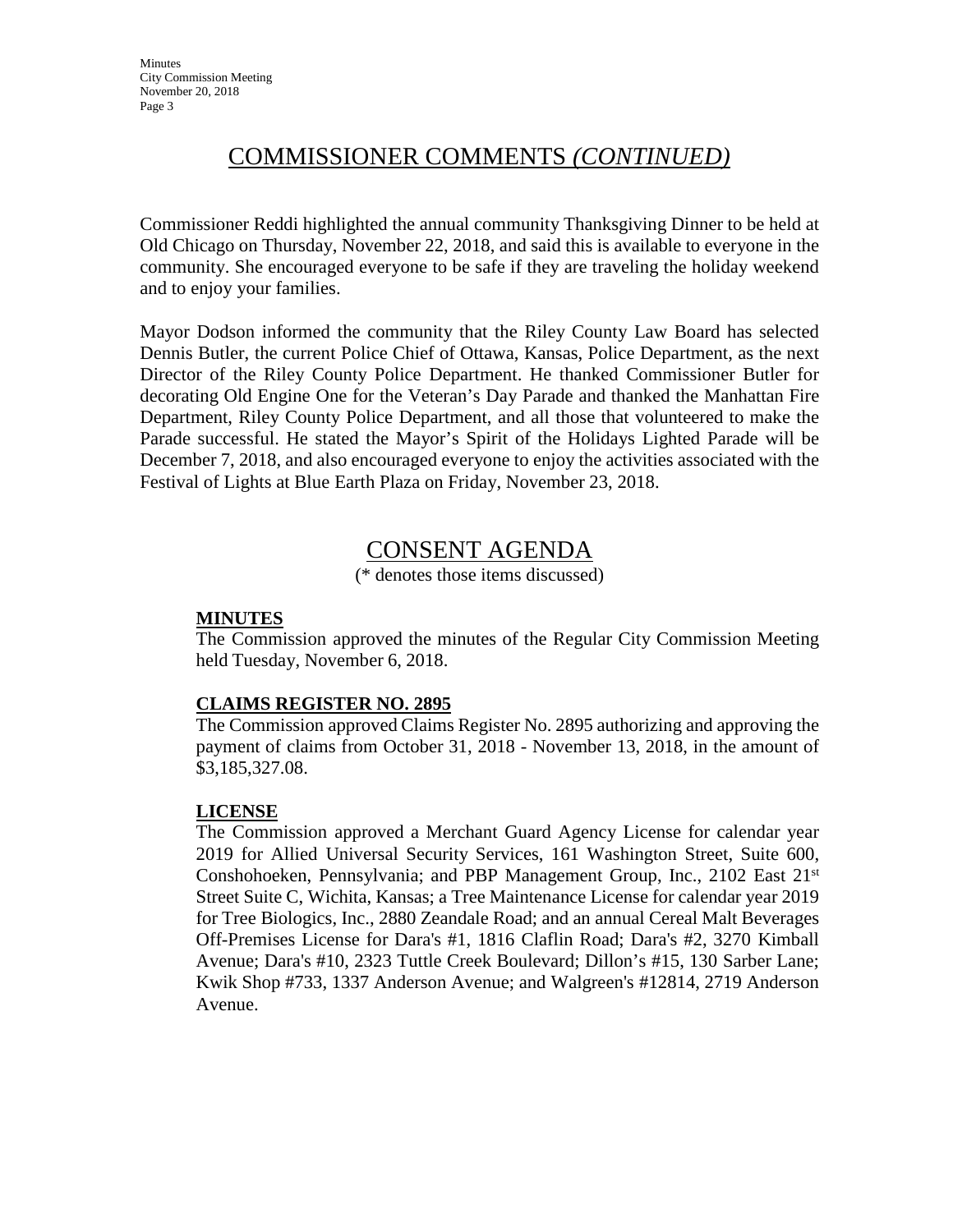# CONSENT AGENDA *(CONTINUED)*

### **ORDINANCE NO. 7387 – EXPAND STAR BOND DISTRICT**

The Commission, having found the expansion of the STAR District in Manhattan, Kansas, advisable, approved Ordinance No. 7387 establishing the new boundary of the STAR District to include the North Campus Corridor area and the site for an attraction such as the Bill Snyder Experience Center.

### **FIRST READING - AMEND - UNLAWFUL ASSEMBLY**

The Commission approved first reading of an ordinance amending Section 22-48 of the Code of Ordinances regarding a law enforcement officer's authority to require persons to depart from the place of an unlawful assembly.

### **RESOLUTION NO. 112018-A – INVESTMENT POLICY**

The Commission approved Resolution No. 112018-A re-affirming expanded investment powers for the City of Manhattan based on final approval from the Pooled Money Investment Board.

### **RESOLUTION NO. 112018-B – STREET LIGHT POLICY**

The Commission approved Resolution No. 112018-B amending the Street Light Policy with Westar by removing the reference to using high-pressure sodium light fixtures.

### **\* AGREEMENT – FHDC PARKING LOT – ELECTRIC VEHICLE SUPPLY EQUIPMENT STATIONS**

Commissioner Butler highlighted the item and spoke in support of the proposal from Westar Energy, Inc., for the electric vehicle supply stations.

Mayor Dodson stated the project is a great addition to the few private enterprises that offer this service in Manhattan.

The Commission accepted the proposal from Westar Energy, Inc., to install and operate two (2) user-pay Electric Vehicle Supply Equipment Stations in the Flint Hills Discovery Center parking lot, and authorized City Administration to finalize and the Mayor and City Clerk to execute a Site License Agreement.

### **FIRST AMENDMENT – FISCAL AGENT SERVICES – FLINT HILLS METROPOLITAN PLANNING ORGANIZATION**

The Commission authorized the Mayor and City Clerk to execute the First Amendment to the Agreement for Fiscal Agent Services between the Flint Hills Metropolitan Planning Organization and the City of Manhattan allowing the Agreement to renew for another calendar year and successive one-year terms thereafter.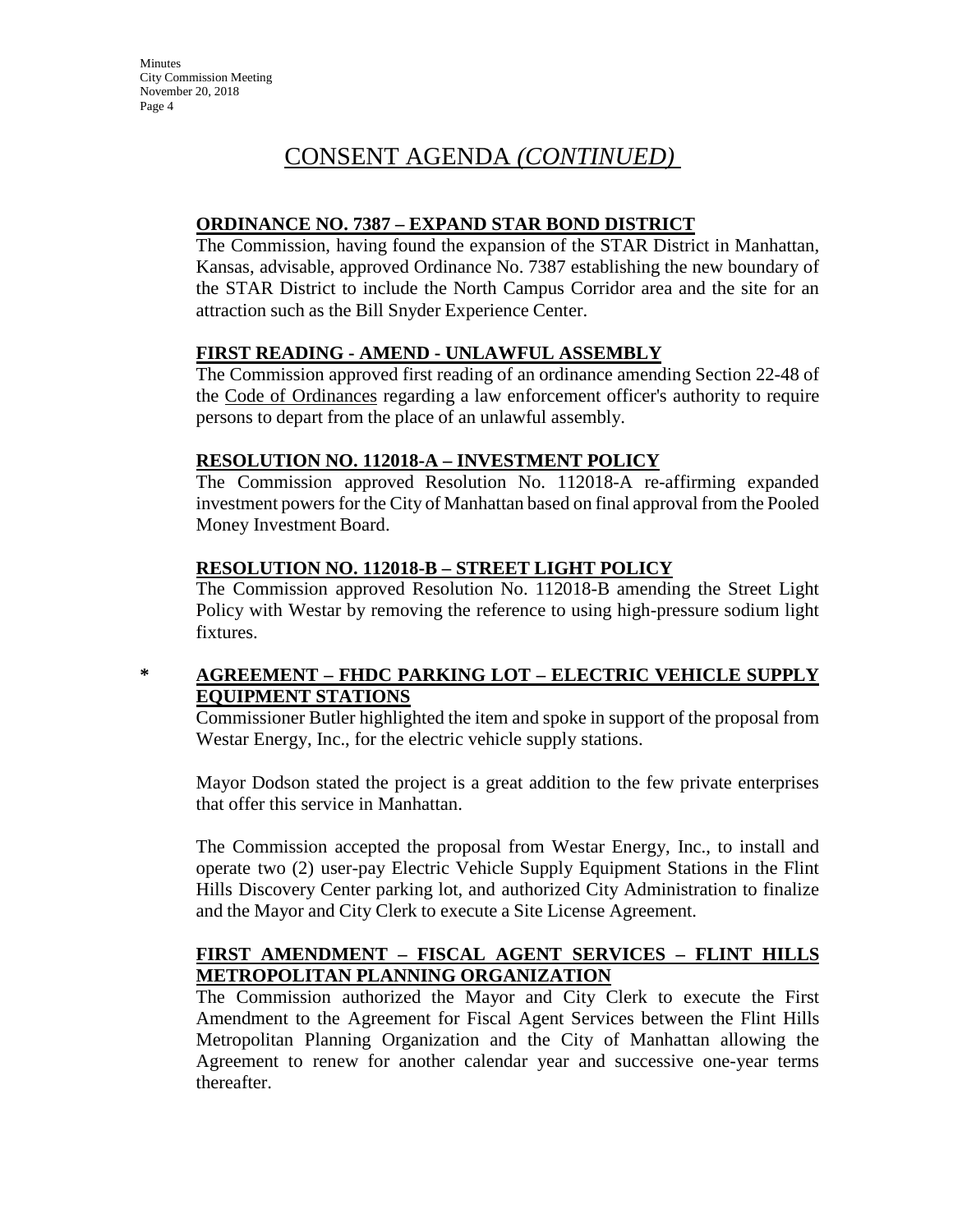# CONSENT AGENDA *(CONTINUED)*

Mayor Dodson opened the public comments.

Hearing no comments, Mayor Dodson closed the public comments.

Commissioner McKee moved to approve the consent agenda. Commissioner Butler seconded the motion. On a roll call vote, motion carried 5-0.

## GENERAL AGENDA

#### **RESOLUTION NO. 112018-C - ISLAND ANNEXATION - LOT 1, ST. LUKE'S ADDITION**

Chad Bunger, Assistant Director of Community Development, presented an overview of the item. He highlighted a site map, identified the subject property for the annexation and rezoning requests, and explained the process as well as the resolution requesting that the Board of Riley County Commissioners make certain findings regarding the proposed island annexation. He then responded to questions from the Commission regarding emergency response services for island annexations and flooding considerations.

After comments from the Commission, Chad Bunger, Assistant Director of Community Development, responded to questions from the Commission regarding notifications, floodplain regulations and the process of the item for the proposed development. He stated that Riley County does not have a set of regulations in place and would have a lower bar for development regulations than the City of Manhattan.

Commissioner Morse stated that the City is at the annexation stage, but will need to be sensitive to the development allowed along Wildcat Creek. She said the City will need to be very careful in the future and did not want to compromise any of our standards as we go forward with the next step.

Commission Butler stated he heard concerns from a nearby property owner that the annexation could lead to further annexations of property in Riley County that is currently agriculture property. He said the owner did not want that to occur because they did not want to pay the higher tax rate.

Chad Bunger, Assistant Director of Community Development, responded to questions from the Commission regarding notifications, stormwater management, and advantages the City may gain to annex this property.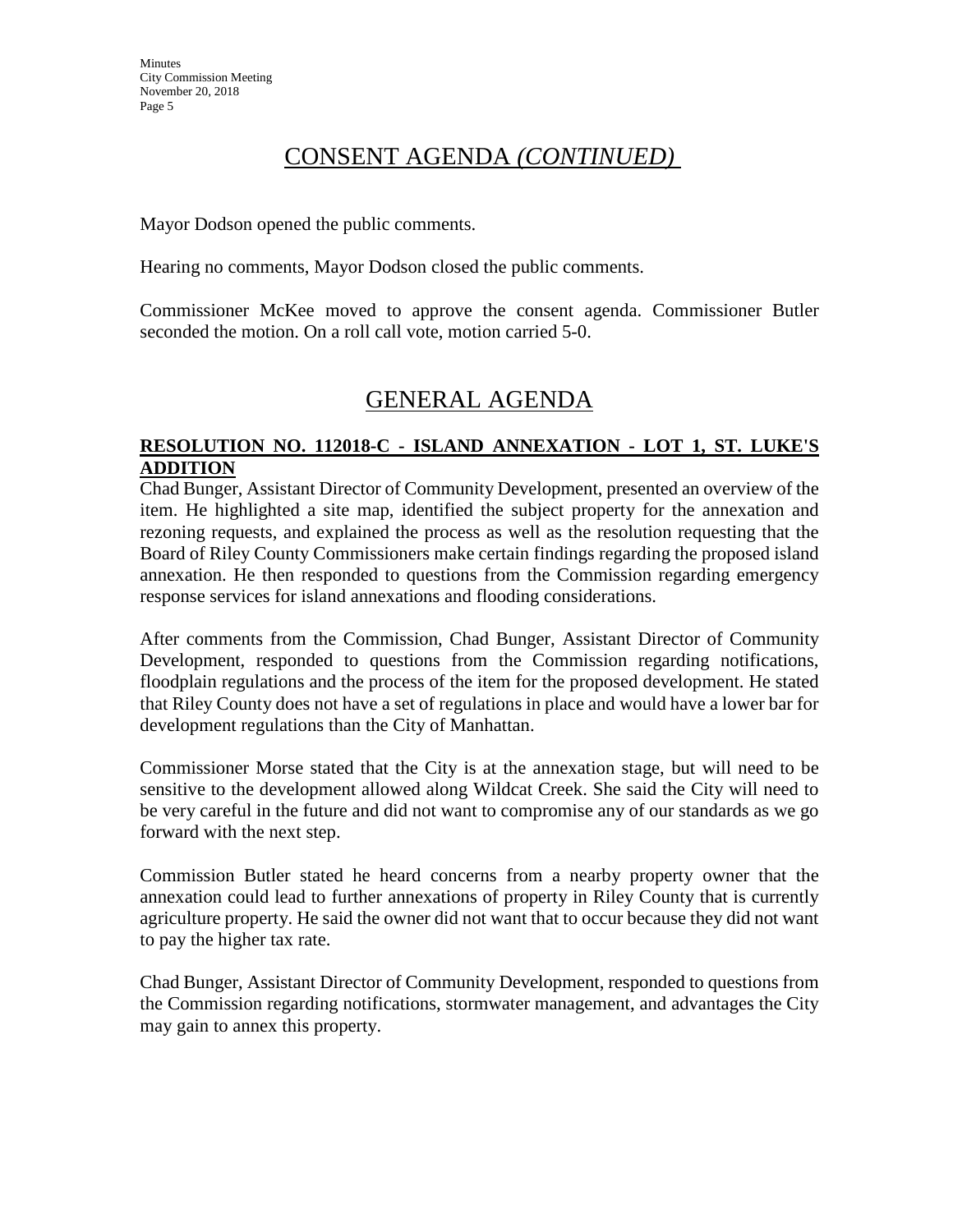# GENERAL AGENDA *(CONTINUED)*

#### **RESOLUTION NO. 112018-C - ISLAND ANNEXATION - LOT 1, ST. LUKE'S ADDITION** *(CONTINUED)*

Mayor Dodson commented that Herbert Abel, Chief, Environmental Division, Department of the Army at Fort Riley, provided a letter in the packet regarding the proposed development of the site and the Land Use Planning Zone.

Ron Fehr, City Manager, stated that he does not see a scenario where the City actively pursues any annexations in the valley unless a property owner makes a similar request. He informed the Commission that it has been the City's history that it only annexes property that it's asked to annex.

Mayor Dodson opened the public comments.

Mark Hatesohl, representing St. Luke's Lutheran Church, provided additional information on the project and stated this will be a \$3.2 million facility that will include a fellowship hall, church office and a learning center. He also highlighted the sewer line and proposed water line in the area.

Matthew Kohls, BG Consultants, provided information on the existing sewer line identified as well as the building and parking area. He stated the floodplain is in the southern area and said the finished floor of the proposed building is roughly 10 feet higher than the floodplain elevation and out of floodplain with what they have planned. He then responded to questions from the Commission regarding the water line.

Rob Ott, Director of Public Works, informed the Commission that the water line would create a loop to help feed this area. He said the sanitary sewer line would help take the load off Little Kitten Avenue and eliminate a lift station. He stated the developer would pay for an eight-inch line and the City would pay for upsizing the water line to a 12-inch.

Mark Hatesohl, representing St. Luke's Lutheran Church, provided addition information on the lot and stated they have no plans for any buildings south of the sewer line.

Hearing no other comments, Mayor Dodson closed the public comments.

Commissioner Morse stated that she had no concerns with the island annexation and said the perimeter of the community is where the future growth is. She voiced interest in anything that would add to potential flood impacts.

Commissioner Butler stated that he was fine with the church's use, but expressed concern that the rezoning could lead to further residential development in the area. He said that it would be a mistake to put housing in this area because of noise concerns with Fort Riley.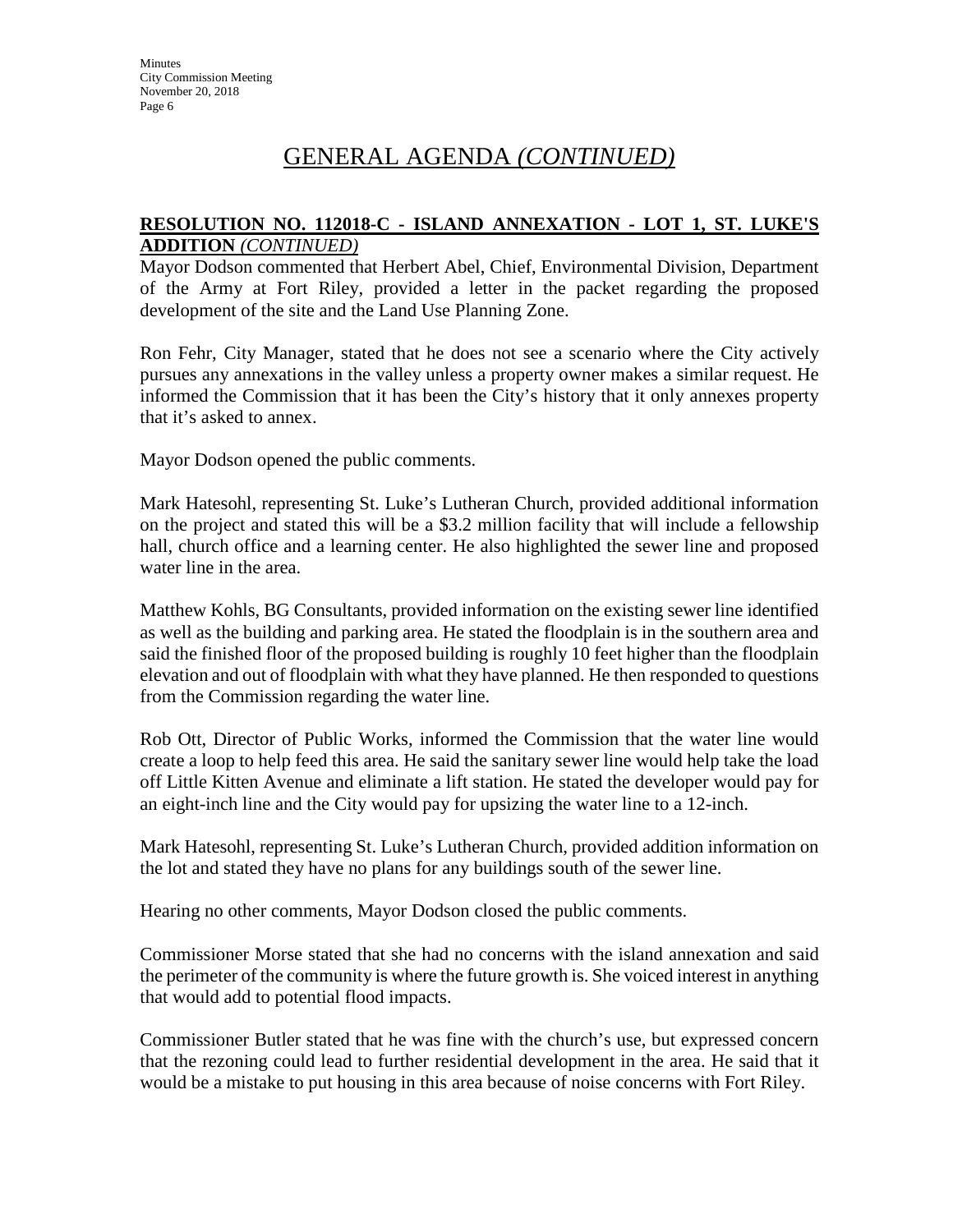# GENERAL AGENDA *(CONTINUED)*

#### **RESOLUTION NO. 112018-C - ISLAND ANNEXATION - LOT 1, ST. LUKE'S ADDITION** *(CONTINUED)*

Commissioner Reddi discussed her initial concerns with flooding in the area. She stated if the City had more control over the area as far as flooding that makes her more engaged in that effort once the land is annexed.

After discussion of the Commission, Commissioner Reddi moved to approve Resolution No. 112018-C requesting that the Board of Riley County Commissioners make certain findings regarding the island annexation of the Lot 1, St. Luke's Addition. Commissioner McKee seconded the motion. On a roll call vote, motion carried 5-0.

#### **DIRECT RENEWABLE PARTICIPATION SERVICE AGREEMENT - WESTAR ENERGY, INC.**

Jason Hilgers, Deputy City Manager, presented an overview of the item. He highlighted the proposal from Westar Energy for the City to purchase wind/green energy for the next 20 years, which locks in a rate for that 20-year period. He informed the Commission that the City spends about \$2.6 million - \$2.7 million with Westar for energy each year and highlighted the potential savings if the City dedicates 50% of the usage to wind/green energy. He discussed the proposed consideration of the item and action for the Commission.

Commissioner Butler asked why not commit 100 percent and what the downside may be.

Jason Hilgers, Deputy City Manager, informed the Commission that City staff recommended agreeing to 50 percent of its energy use with Westar. He stated there may be future options that the City could take advantage of a lower rate in five or ten years and this gives the City additional flexibility. He then responded to questions from the Commission about the rate, potential savings and wind energy.

Mike Solida, Customer Solutions Manager, Westar Energy, provided additional information on the item and status of the wind farm. He informed the Commission that if demand outpaces the available power output of the plant, they could look into constructing a new project to meet the demand at a future date. He then responded to questions from the Commission and clarified this is a Direct Renewable Participation Service Agreement.

Commissioner Reddi spoke in support of the agreement. She said this is a good position for the City of Manhattan and Kansas State University is already on board and it seems the way to go. She said hopefully, the City will reap more rewards towards being more energy efficient and achieve savings at some level.